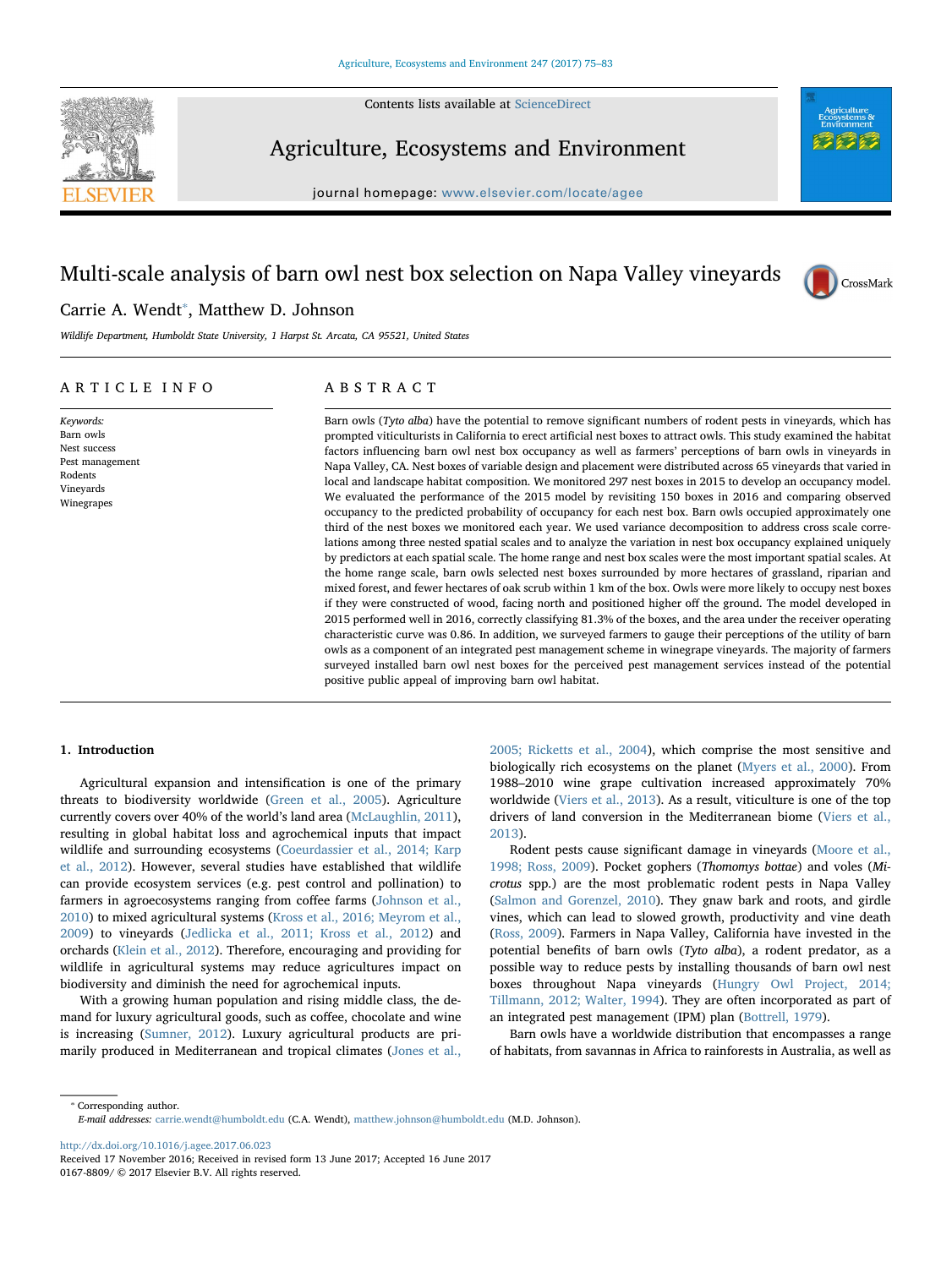agricultural landscapes across Europe and North America ([Taylor,](#page-8-14) [1994\)](#page-8-14). They are experiencing worldwide population declines from a loss of hunting and nesting habitat due to land conversion and urbanization [\(Hindmarch et al., 2014, 2012a; Taylor, 1994\)](#page-8-15). In natural settings, barn owls nest in tree cavities and rock crevices ([Taylor,](#page-8-14) [1994\)](#page-8-14). When natural nest sites are limited they readily occupy open buildings or nest in artificial nest boxes [\(Taylor, 1994\)](#page-8-14). Therefore, providing nest boxes is a common practice to increase nesting habitat, and thus sustain barn owl populations ([Johnson, 1994\)](#page-8-16).

The efficacy of barn owls for reducing pest damage in California's vineyards has not yet been rigorously tested, but several lines of evidence suggest it has promise. First, barn owls in North America mainly feed on small mammals [\(Charlton et al., 2013; Parker, 1988](#page-7-2)). Pellet analyses in California vineyards show that barn owls consume over 80% gophers and 15% voles ([Browning, 2014; Kross et al., 2016\)](#page-7-3) in this region. Second, barn owls are valuable predators in a variety of other agricultural systems, including rice paddies ([Wood and Fee, 2003](#page-8-17)) and oil palm plantations [\(Duckett, 1976](#page-7-4)) in Malaysia, row crops in Israel ([Meyrom et al., 2009](#page-8-18)), and orchards worldwide ([Askham, 1990; Taylor,](#page-7-5) [1994\)](#page-7-5). Third, anecdotal evidence from California suggests, at least in certain settings, that barn owls can reduce gopher abundance ([Browning, 2014\)](#page-7-3), and there is currently substantial gray literature on the subject (e.g. nest box producers, cooperative extension specialists, farming magazines), including several documents that recommend using barn owl nets boxes to attract them to vineyards [\(Browning,](#page-7-3) [2014; Byron, 2008; Tillmann, 2012; Walter, 1994](#page-7-3)).

Although using nest boxes in vineyards to attract barn owls is not a novel idea [\(Walter, 1994](#page-8-19)), this system has not been thoroughly examined by ecologists ([Byron, 2008; Heaton et al., 2008\)](#page-7-6). This has led to considerable speculation by farmers and nest box manufacturers regarding artificial barn owl nest box placement and design [\(Browning,](#page-7-3) [2014; Hungry Owl Project, 2014](#page-7-3)). Nest box manufacturers provide vague placement guidelines with the purchase of nest boxes [\(Browning,](#page-7-3) [2014; Ford, 2014; Hungry Owl Project, 2014](#page-7-3)) and agree that it is difficult to predict the best locations to increase the chances that a box becomes occupied. Many suggest a trial and error approach, moving the boxes if they are not occupied after 2 years. There are few peer-reviewed studies on barn owl nest box placement from which companies can draw information, and none is focused in vineyards ([Charter et al.,](#page-7-7) [2010; Marti et al., 1979; Meyrom et al., 2009\)](#page-7-7).

Further, nest box placement may be irrelevant if the box itself is the wrong shape, size, or material. There are several nest box designs on the market. The majority of the pre-constructed boxes are made of wood, but some are molded plastic [\(Browning, 2014; Ford, 2014\)](#page-7-3). Most homemade box designs are also of wooden construction [\(Wade et al.,](#page-8-20) [2012\)](#page-8-20). [Lambrechts et al. \(2012\)](#page-8-21) point out that nest box design is an important factor that is often overlooked when studying cavity-nesting raptors.

Understanding habitat and nest box characteristics that favor occupancy has obvious practical applications for farmers, but it also has relevance for advancing our understanding of the ecology of barn owls in vineyard ecosystems. In theory, natural selection should operate so that birds select nest sites with positive fitness consequences ([Martin,](#page-8-22) [1996\)](#page-8-22). Ecological traps ([Battin, 2004\)](#page-7-8), when birds nest in sites with negative fitness consequences, can emerge especially in habitats that are evolutionarily novel ([Bock and Jones, 2004; Misenhelter and](#page-7-9) [Rotenberry, 2000](#page-7-9)) such as intensely managed agricultural systems. In Napa Valley, much of the natural barn owl nesting habitat has been converted to vineyards over the last 100 years [\(Skinner, 2002](#page-8-23)), leaving artificial nest boxes on vineyards as the primary resource for nesting sites. Consequently, it is important to examine nest success to shed light on the value of nest boxes for owls in vineyard ecosystems and to contribute to the literature relating habitat selection to fitness consequences in novel habitats. Therefore, we also monitored the fate of occupied nest boxes and tested whether the factors associated with occupancy also predicted nest success and the number of young fledged.

Birds select nest sites over a hierarchy of spatial scales [\(Hutto, 1985;](#page-8-24) [Kristan, 2006; Mayor et al., 2009\)](#page-8-24). In the case of barn owls in vineyard landscapes, an owl may choose to occupy some boxes over others based on a combination of landscape characteristics, local vineyard conditions, and nest box attributes. Therefore, we examined the hypothesis that nest box occupancy would correlate with habitat characteristics at multiple spatial scales ([Hutto, 1985; Lawler and Edwards, 2006\)](#page-8-24). To test this hypothesis, we monitored nest boxes in 2015 that varied in local and landscape scale habitat composition to develop a model for predicting nest box selection. We evaluated the performance of the model by observing occupancy of a subset of nest boxes in the 2016 breeding season.

We also used written surveys to assess farmers' motivations for installing nest boxes and to gain more knowledge about how farmers perceive the biological and economic benefits of barn owl nest boxes in vineyards. This exploratory survey is meant to supplement the growing body of literature reviewing the motivations behind why farmers incorporate wildlife conservation practices on agricultural lands ([Kross](#page-8-25) [et al., 2017](#page-8-25)) and how their motivations may influence conservation efforts.

We addressed three primary questions with this research. (1) Which habitat characteristics, at interacting spatial scales, best predict nest box occupancy? (2) Does nest box design and placement influence nest productivity? (3) Do farmers in Napa perceive barn owls as beneficial predators on vineyards?

## 2. Methods

## 2.1. Study area

We studied barn owls in Napa Valley, California, approximately 100 km north of San Francisco. The Mediterranean climate, characterized by warm, dry summers and cool, wet winters and a diversity of soil orders [\(Elliott-Fisk, 1993\)](#page-8-26) make Napa Valley ideal for producing complex wine grapes, resulting in a \$13 billion a year industry ([Stonebridge](#page-8-27) [Research Group, 2012](#page-8-27)). Approximately 20,000 ha in Napa Valley and the surrounding foothills have been converted from mixed oak woodlands and deciduous oak-grasslands to vineyards and wineries [\(Carlisle](#page-7-10) [et al., 2006; Grismer and Asato, 2012](#page-7-10)). Recent vineyard expansion has nearly doubled the number of wineries since 2002, from 240 to over 400 ([Skinner, 2002; Wine Institute, 2014](#page-8-23)). The remaining oak-grassland is primarily south of the city of Napa. North of Napa, the residual natural habitat in the valley floor changes to mixed oak scrub, and going up slope, to mixed oak and conifer forests ([Napa County, 2010](#page-8-28)).

#### 2.2. Study sites

We monitored 297 barn owl nest boxes during the 2015 breeding season (March–July) and a subsample of 150 next boxes, proportionally weighted by occupancy status, during the 2016 breeding season. We contacted vineyard owners and management companies in Napa Valley to request participation in the study, and these contacts led to further contacts [\(Goodman, 1961](#page-8-29)), yielding a large and representative sample of nest boxes throughout the valley. We included all functioning nest boxes erected on each participating vineyard in the sample. The sample included nest boxes on 65 vineyards owned or managed by 15 different groups. We defined a vineyard as a contiguous block of grapes managed under the same practices and owned or managed by a single entity. Due to this sampling design nest boxes were haphazardly distributed throughout the valley. Nonetheless, the large sample provided a broad range of conditions, habitats, and box designs useful for examining variables associated with nest box occupancy. All nest boxes were located in, or on the edge of vineyards. The number of nest boxes on a vineyard varied from 1 to 27. The highest density of nest boxes was 27 boxes on approximately 70 ha of vineyard.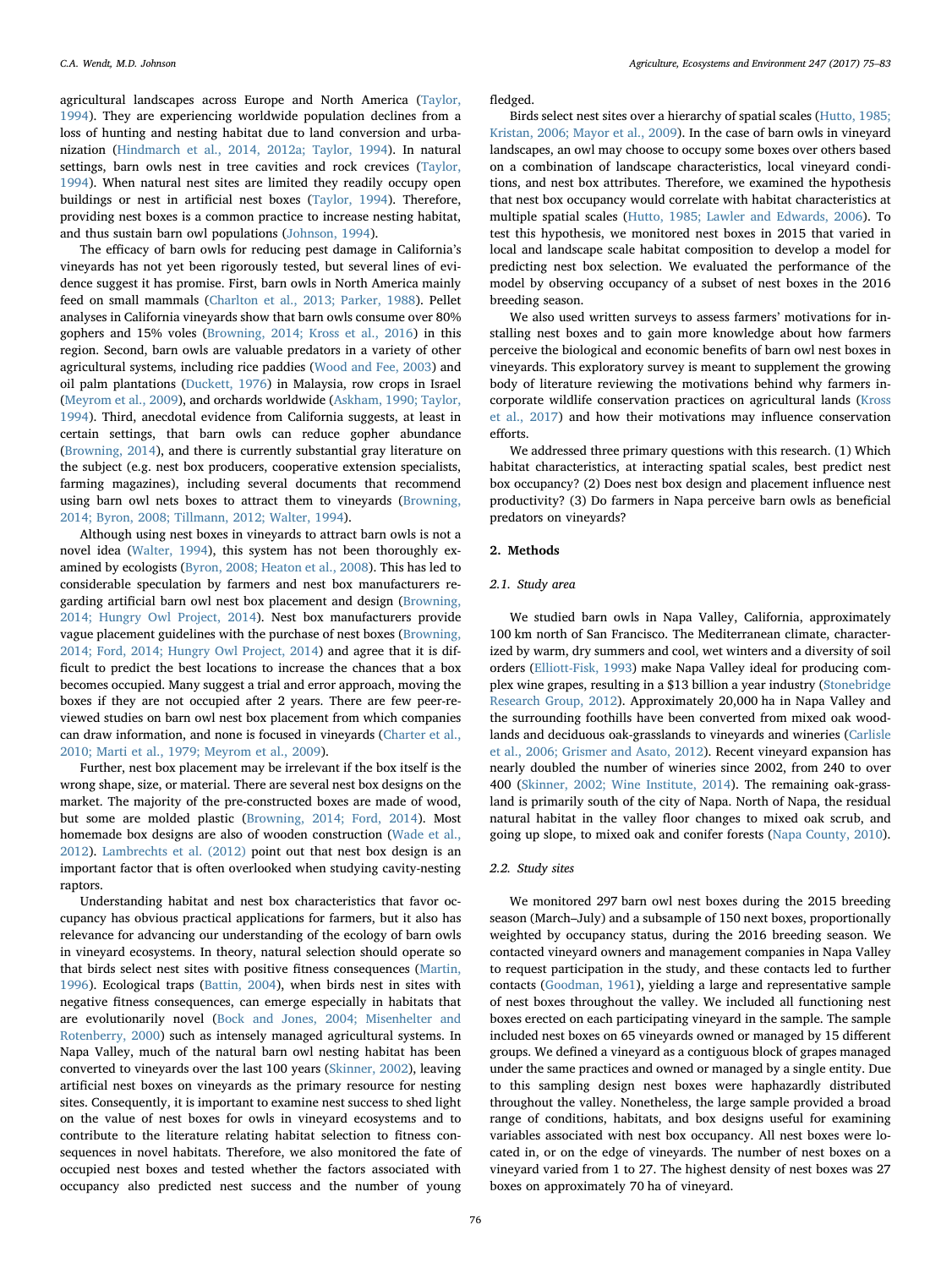#### <span id="page-2-0"></span>Table 1

Variables included in model selection to predict barn owl nest box occupancy at three spatial scales in Napa Valley, California. Mean (  $\pm$  SD) are included for continuous variables. Only variables from the best AICc models were included in the variance decomposition analysis.

| Variable Name                 | Variable Description                                          | Mean $( \pm SD)$    |
|-------------------------------|---------------------------------------------------------------|---------------------|
| Nest box scale <sup>a</sup>   |                                                               |                     |
| bx_type                       | Nest box construction (plastic or wood)                       | Categorical         |
| bx orient                     | Nest box orientation (vertical or horizontal)                 | Categorical         |
| entr_dir                      | Cardinal direction of the nest box opening                    | Categorical         |
| ht                            | Distance from the bottom of the nest box to the ground        | $3.0 \pm 0.674$     |
| hole                          | Size of the entrance opening (large or small)                 | Categorical         |
| Local scale <sup>b</sup>      |                                                               |                     |
| cover_crop                    | Cover crop planted on the vineyard? $(Y/N)$                   | Categorical         |
| vin_age                       | Vineyard age (less than 3 years or over 3 years)              | Categorical         |
| per_vin                       | Percent vineyard in 75 m circular plot around nest box        | $58.35 + 21.40$     |
| per_road                      | Percent road in 75 m circular plot around nest box            | $5.17 \pm 5.15$     |
| per_gmarg                     | Percent grassy margin in 75 m circular plot around nest box   | $12.12 \pm 8.97$    |
| per_nathab                    | Percent natural habitat in 75 m circular plot around nest box | $20.68 \pm 20.19$   |
| dist tree                     | Distance from nest box to nearest tree (m)                    | $82.45 \pm 110.23$  |
| dist_build                    | Distance from nest box to nearest building (m)                | $221.95 \pm 166.67$ |
| Home range scale <sup>c</sup> |                                                               |                     |
| urb1                          | Urban land cover in 1 km circular plot (ha)                   | $25.29 \pm 30.07$   |
| grass1                        | Grassland land cover in 1 km circular plot (ha)               | $66.08 \pm 68.85$   |
| oak1                          | Oak-scrub land cover in 1 km circular plot (ha)               | $17.97 \pm 31.25$   |
| mix1                          | Mixed forest in 1 km circular plot (ha)                       | $17.34 \pm 16.97$   |
| rip1                          | Riparian in 1 km circular plot (ha)                           | $17.98 + 16.97$     |
| vin1                          | Vineyard in 1 km circular plot (ha)                           | $176.30 \pm 93.96$  |
| dist_occ                      | Distance to nearest occupied nest box (m)                     | $1437 + 1820$       |
| dist_nearest                  | Distance to nearest nest box (m)                              | $200 \pm 150$       |
| lat                           | Latitude of nest box                                          | N/A                 |
| long                          | Longitude of nest box                                         | N/A                 |

<span id="page-2-1"></span><sup>a</sup> The nest box scale was comprised of variables associated with the design and placement of the nest box.

<span id="page-2-2"></span><sup>b</sup> The local scale included a 75 m circular plot surrounding each nest box, the distance to nearest relevant habitat features and the management practices on the vineyard.

<span id="page-2-3"></span><sup>c</sup> The home range scale measured 6 land cover types within 1 km circular plots around each nest box and included the latitude and longitude of the nest box.

### 2.3. Spatial scales

We measured habitat variables at three nested spatial scales considered biologically relevant to barn owl nest box selection: nest box scale, local scale and home range scale [\(Charter et al., 2010;](#page-7-7) [Lambrechts et al., 2012; Meyrom et al., 2009; Taylor, 1994;](#page-7-7) [Table 1](#page-2-0)).

## 2.3.1. Nest box scale

Explanatory predictors at the nest box scale included five characteristics specific to the nest box design and placement [\(Table 1\)](#page-2-0). Nest box design and placement are often overlooked factors when conducting raptor studies [\(Lambrechts et al., 2012\)](#page-8-21) and have been shown to influence nest selection. [Charter et al. \(2010\)](#page-7-7) found that in an arid environment nest boxes with the entrance facing east or north were more likely to be occupied than other directions. Nest box orientation may be important for internal temperature, light and humidity regulation ([Butler et al., 2009\)](#page-7-11). The materials used to construct the nest box may also influence nest box thermoregulation which in some cases has been correlated with box use and nestling survivorship [\(Charter](#page-7-7) [et al., 2010; Johnson, 1994\)](#page-7-7). This study included both plastic and wooden nest boxes (51 plastic nest boxes and 232 wood boxes in 2015 and 26 plastic and 124 wood in 2016).

## 2.3.2. Local scale

At the local scale, we included eight environmental factors from three sources to predict occupancy ([Table 1\)](#page-2-0). Raptors may select nest boxes based on microhabitat composition immediately surrounding the box [\(Rohrbaugh and Yahner, 1997\)](#page-8-30). Therefore, within the 75-m plots we visually estimated the percent of four relevant habitat categories. We assessed if the nest box was adjacent to young (less than 3 years) or mature vines (greater than 3 years) because vineyard managers consistently expressed that rodents were more destructive to young vines than mature vines (C. Pedemonte, personal communication). In addition, cover crops on vineyards may provide food or increase cover for rodents ([Smallwood, 1996](#page-8-31)). Accordingly, we considered two categorical variables at this scale: the age of the vineyard (older than 3 years or younger than 3 years), and if the vineyard had a cover crop. [Taylor \(1994\)](#page-8-14) found that trees and human-made structures near the nest site may provide important roosting sites for adult and fledgling barn owls. Therefore, we measured the distance from each box to the nearest tree and building. Barn owls have been shown to be non-territorial during the breeding season (Browning pers. comm.; [Smith et al.,](#page-8-32) [1974\)](#page-8-32) therefore we did not include the distance to the nearest nest box at the local scale, but did include this variable at the home range scale to address autocorrelation.

# 2.3.3. Home range scale

Barn owls primarily hunt within a 1–2 km radius around the nest site ([Colvin, 1985; Read and Allsop, 1995; Taylor, 1994](#page-7-12)). Ongoing research involving GPS trackers on barn owls in Napa showed that the mean distance traveled away from the box was 808 m and 65% of the points were within 1 km of the nest box (Casteñeda and Johnson, unpublished data). Therefore, we used a 1 km radius buffer around each nest box to calculate land cover types at the home range scale. We obtained land cover raster data from the USDA [CropScape \(2014\)](#page-7-13) database, which categorized major natural land cover types as well as crop specific agricultural land at a 30 m resolution (statewide accuracy = 84.6%, grape accuracy = 91.95%). In ArcMap 10.1, we aggregated and reclassified CropScape land cover classes into the seven primary land cover types in Napa Valley [\(Fig. 1\)](#page-3-0). We removed water from the analysis because it was correlated with riparian. We calculated the hectares of each land cover class within the 1 km buffers to use as covariates in a model set for predicting nest box occupancy. The elevation of the next box sites was unlikely to influence occupancy because it varied by only 120 m between the highest and lowest sites; therefore we did not include elevation as a covariate in the model set.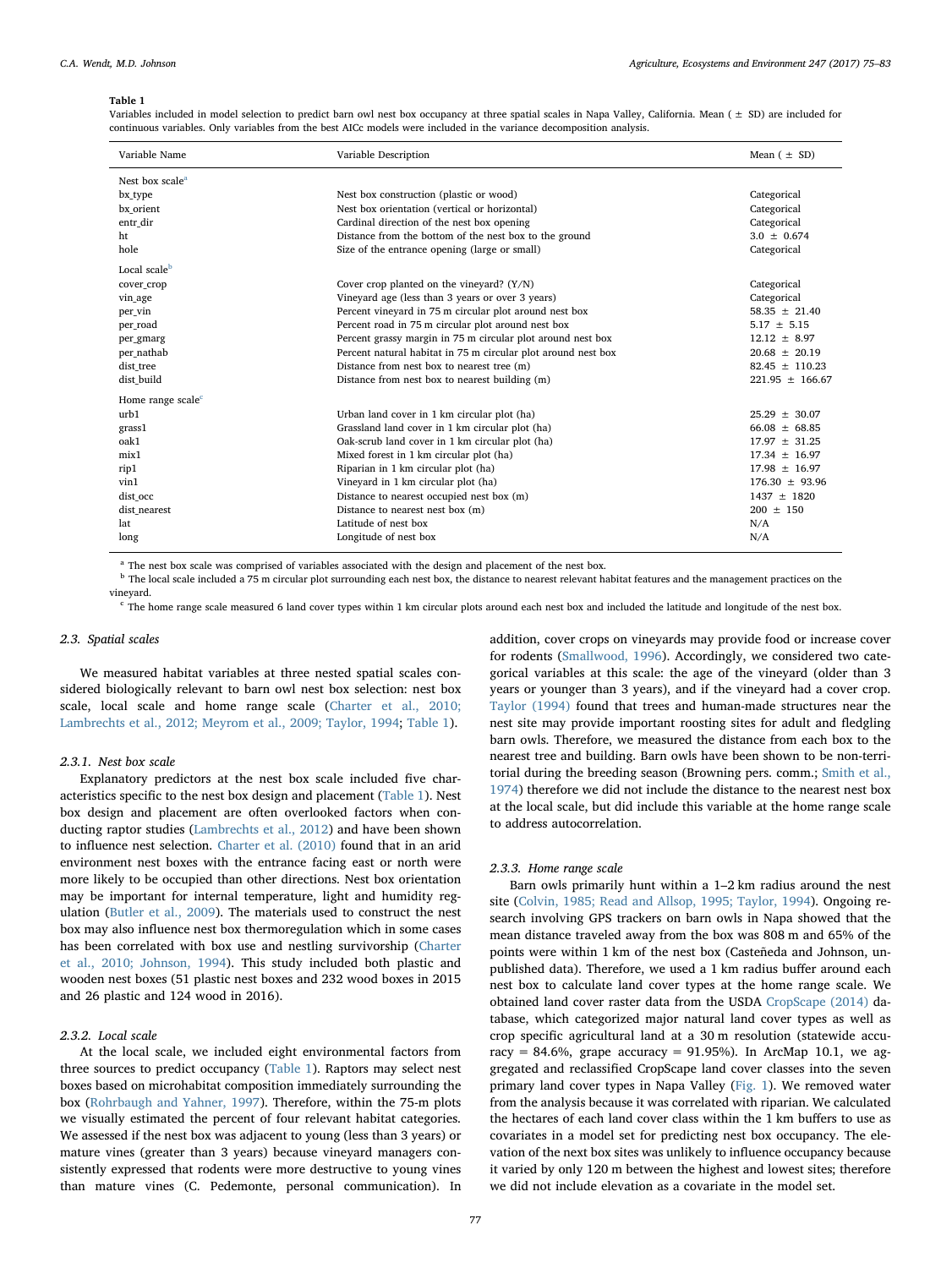<span id="page-3-0"></span>

Fig. 1. Map of the study area including vineyard locations  $(n = 65)$  and the seven reclassified land cover types derived from CropScape data used to inform the home range scale of the nest box occupancy analysis. The inset shows the location of Napa County within California.

Additionally, the home range scale AICc model set included variables to test spatial factors including latitude and longitude of the nest box, distance to the nearest box and distance to the nearest occupied nest box. To assess the degree of spatial autocorrelation for each land cover variable, we calculated Moran's I at 1 km, and we determined the x-intercept of the spline correlogram, which is the distance at which objects are no more similar than that expected by chance alone across the region ([Epperson, 1993](#page-8-33)).

## 2.4. Field techniques

Barn owls in California start selecting nest sites in January and begin laying eggs in mid-February [\(Browning, 2014](#page-7-3)). They are sensitive during incubation and may abandon clutches if disturbed [\(Meyrom](#page-8-18) [et al., 2009; Taylor, 1994, 1991\)](#page-8-18). To minimize disturbance during egg laying and incubation, we checked nest boxes for occupancy from 28 February until 31 March each year (Hoff[man, 1999](#page-8-34)). To monitor nest boxes, we inserted a small camera (IPEVO P2V USB document camera) fitted with an l.e.d. flashlight, mounted on an extendable pole, in through the nest box opening. The camera was connected to a computer showing live stream video. We checked nest boxes every ten days, for a total of three times each during March and considered a nest box occupied if eggs were present [\(Steenhof, 1987](#page-8-35)). After 31 March we continued to monitor the occupied nest boxes until they failed or chicks fledged. With this temporal window and nest checking frequency, it is very unlikely that any occupied nest boxes went undetected during this period.

## 2.5. Grower surveys

We created an online survey that was sent to winegrape growers throughout Napa County by the Napa Valley Farm Bureau and Napa

Valley Grapegrowers Association (see supplemental data for complete survey). This was an exploratory survey with the purpose of gathering information on farmers' perceptions of barn owls as an effective method of rodent control in vineyards. This was the first known grower survey specifically of barn owls in this region. Results from this survey can be used to direct future research and gauge farmer interest in this research topic. The survey included 14 short answer, multiple choice and rank order questions. The questions addressed four topics, 1) rodent control methods and rodent damage, 2) future barn owl research ideas, 3) current use of barn owl boxes on vineyards, and 4) the value of barn owl boxes as an IMP tool. We collected one survey, filled out by the lead viticulturist or vineyard manager, per vineyard management company or vineyard. The survey was designed to collect information on current and future management practices, not personal opinions of the value of barn owl boxes. We analyzed select questions ([Table 2\)](#page-4-0).

We tallied the responses from the survey and calculated the percentage of farmers in each category for select questions. Then used a Chi-squared test to compare the distribution of responses between the two opposing Likert scale questions that explored if growers think the use of barn owl nest boxes has a legitimate IPM value, or whether nest boxes are good for owls and contribute to positive public relations, but have little chance to meaningfully control rodent pests.

## 2.6. Models

# 2.6.1. Nest box occupancy

We used a variance decomposition analysis ([Lawler and Edwards,](#page-8-36) [2006\)](#page-8-36) to determine the variation in nest box occupancy explained uniquely by each spatial scale, and the cross-scale correlations from the nested spatial scales. This technique involved first fitting and ranking models at each of the three spatial scales, nest box (BX), local (LO), and home range (HR). We then constructed a model for each of the three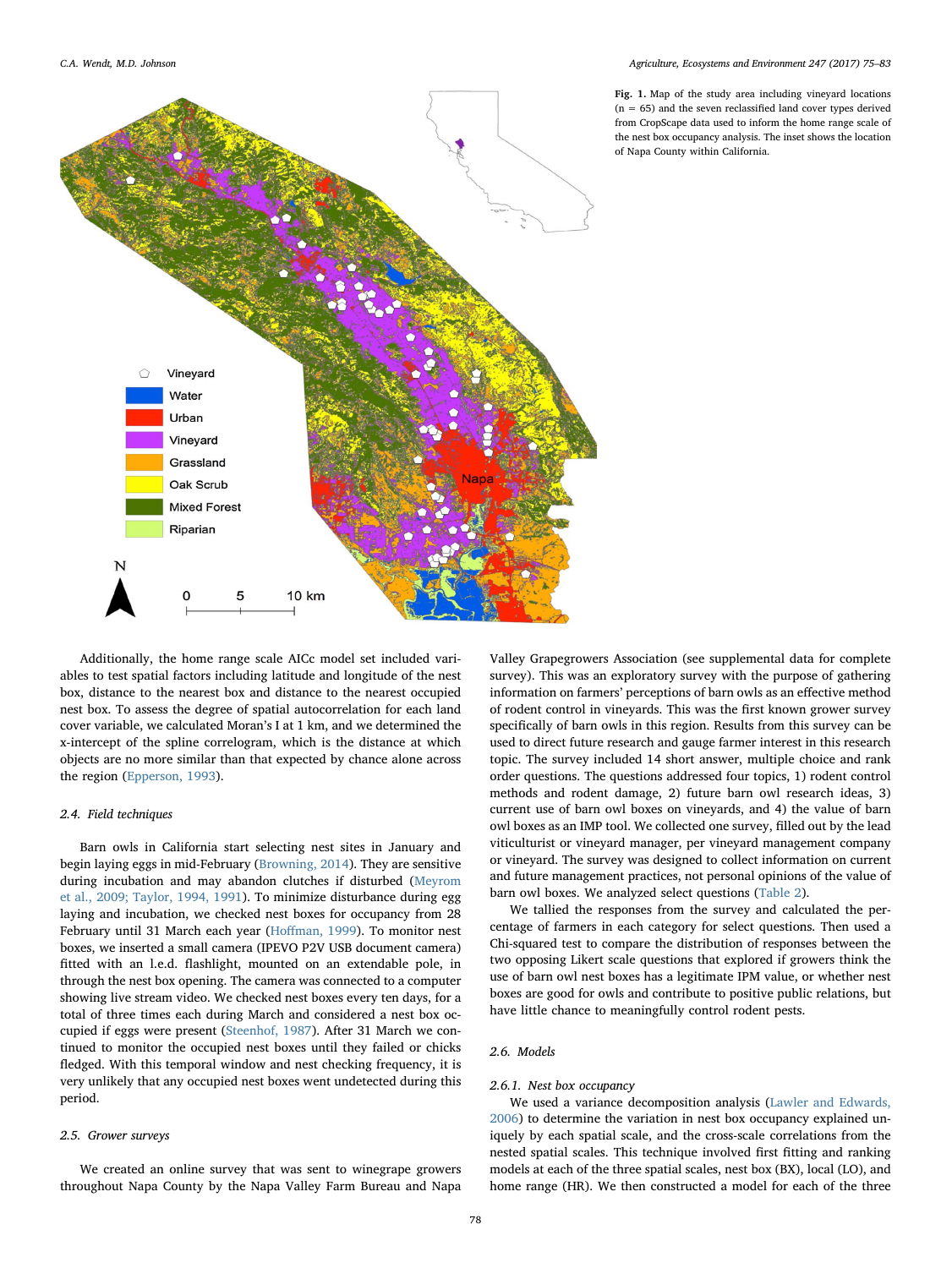#### <span id="page-4-0"></span>Table 2

Select questions that were analyzed from the farmer survey.

| <b>Questions From Grower Survey</b>                                                                                                                              | Responses                                                                   |
|------------------------------------------------------------------------------------------------------------------------------------------------------------------|-----------------------------------------------------------------------------|
| What methods does this company/vineyard use to control rodents?                                                                                                  | Multiple choice: Trapping, Poison Bait, Barn Owls, Burrow<br>Builder, Other |
| How effective are barn owls at reducing rodent damage on your vineyards?                                                                                         | Ordinal scale: Not Effective, Moderately Effective, Very<br>Effective       |
| Setting up barn owl nest boxes is good for the owls and contributes to positive public relations, but has little chance<br>to meaningfully control rodent pests. | Likert scale, 1–5, disagree to agree                                        |
| Utilizing barn owl nest boxes has a legitimate value in an integrated pest management plan to help control rodent<br>pests.                                      | Likert scale, 1–5, disagree to agree                                        |

possible combinations of two scales using the variables from the top model at each scale ( $BX + LO$ ,  $BX + HR$ ,  $LO + HR$ ), as well as a full model combining the top variables from each of the three scales (FULL), yielding seven models in all. Before proceeding to model fitting, we tested and removed correlated explanatory variables within each spatial scale ( $r > 0.6$ ). We used Program R ([R Core Team, 2013\)](#page-8-37) for all statistical analyses. We constructed model sets for each scale based on biological hypotheses formulated from field observations, data exploration and literature searches. Models were fit using logistic regression and maximum likelihood estimation with the response variable classified as occupied or unoccupied. We used Akaike Information Criterion corrected for small sample size (AICc) model selection to evaluate competing models within each scale ([Burnham and Anderson,](#page-7-14) [2002\)](#page-7-14) and assessed model fit for each selected model using the Pearson chi-squared test.

We used the seven models from the AICc to calculate the deviance explained uniquely by each scale (called pure components of variation) and the deviance explained by two or more scales (called shared components of variation). Using the formulae below, we isolated each element of deviance by subtracting different components from the full model. The p and s terms refer to the pure and shared components of variation and d is the deviance explained by the model. Equations 1–3 computed the three components of pure variation, which were then used to calculate the four components of shared variation (Eqs.  $(4)-(7)$  $(4)-(7)$ ).

$$
p(HR) = d(FULL) - d(LO + BX)
$$
\n(1)

 $P(LO) = d(FULL) - d(HR + BX)$  (2)

 $p(BX) = d(FULL) - d(HR + LO)$  (3)

<span id="page-4-1"></span> $s(HR + LO) = d(FULL) - d(BX) - p(HR) - p(LO)$  (4)

 $s(LO + BX) = d(FULL) - d(LO) - p(HR) - p(BX)$  (5)

$$
s(LO + BX) = d(FULL) - d(HR) - p(LO) - p(BX)
$$
\n(6)

<span id="page-4-2"></span>
$$
s(HR + LO + BX) = d(FULL) - p(HR) - p(LO) - p(BX) - s(HR + LO) - s(HR + BY) - s(LO + BX) \tag{7}
$$

### 2.6.2. Testing the occupancy model

We used a prospective sampling method [\(Fielding and Bell, 1997\)](#page-8-38) to evaluate the accuracy and usefulness of the full model developed in 2015. We revisited 150 boxes in 2016 and compared observed occupancy to the predicted probability of occupancy for each nest box with the full model from 2015. We evaluated the performance of the model by calculating the correct classification rate, the kappa statistic ([Allouche et al., 2006\)](#page-7-15), and the threshold-independent receiver operating characteristic (ROC) curve. The correct classification rate is an easily calculated and interpretable metric useful for comparisons with other studies. The kappa statistic provides a robust measure of predictive accuracy for cases in which a threshold value is necessary for

practical model application ([Allouche et al., 2006\)](#page-7-15), and scores > 0.4 and > 0.75 are considered good and excellent, respectively. For both of these measures we used a threshold of 0.35 based on our observed prevalence in 2015 (i.e., boxes with predicted probabilities of occupancy greater than or equal to this value were considered to be predicted presences for calculation purposes). We constructed the ROC curve using the test data by plotting true positive points (occupied nest boxes) against the false positives (1- specificity) using the PresenceAbsence package in Program R [\(Fielding and Bell, 1997\)](#page-8-38). An area under the curve (AUC) value of 0.5 indicates a model accuracy of 50% in predicting positives, which is no better than random assignment ([Zweig and Campbell, 1993\)](#page-8-39). An AUC value of 1.0 means that the model correctly classified 100% of the points [\(Zweig and Campbell,](#page-8-39) [1993\)](#page-8-39). Models with AUC values exceeding 0.7 are considered to have good predictive power [\(Herrick et al., 2013](#page-8-40)).

### 2.6.3. Nest success

If evolutionary processes drive nest box selection then barn owls should select nest boxes in habitats that provide sufficient resources to support nest productivity and success [\(Clark and Shutler, 1999; Martin,](#page-7-16) [1996\)](#page-7-16). To test this prediction, we fit and ranked two model sets using the explanatory variables derived from the occupancy analysis to predict nest success and productivity. We used GLM logistic regression to determine if the variables associated with occupancy also predict nest success or failure ( $n = 90$  boxes monitored for success; response  $= 1$  or 0, with any nest fledging at least 1 chick considered successful) by ranking five models, one for each of the three spatial scales, the full model and a null model, using AICc. We fit and ranked the same set of predictors using linear regression models (response variable = number of chicks fledged) to determine if the variables associated with occupancy also predict the number of chicks fledged from successful nest boxes ( $n = 68$ ).

#### 3. Results

Barn owls occupied approximately one third of the nest boxes in each year (2015 barn owls occupied 91/297 nest boxes; 2016 barn owls occupied 53/150 nest boxes). Fourteen of the nest boxes were "new" in 2015 (erected during the previous year) and none became occupied; therefore we excluded them from the occupancy model, for a final sample size of 283 nest boxes. Overall, 66% of the boxes that were occupied in 2016 had also been occupied in 2015; 35 of those occupied in 2015 remained so in 2016, and 86 of those unoccupied in 2015 remained so in 2016. Fifty seven percent of the boxes that were occupied in both years fledged chicks both years. Ten boxes that failed in 2015 successfully fledged chicks in 2016, and 4 boxes that fledged chicks in 2015 failed in 2016.

The average distance from a nest box to the nearest occupied nest box was  $1437 \pm 1820$  m. At 1 km, Moran's I values averaged 0.52 over all land cover variables, and the average x-intercept in spline correlograms (the distance at which boxes' land cover surroundings are no more similar than that expected by chance alone) was 4840 m. Of all possible box-pairs distances (39,903), only 6850 (17%) were closer than 4840 m.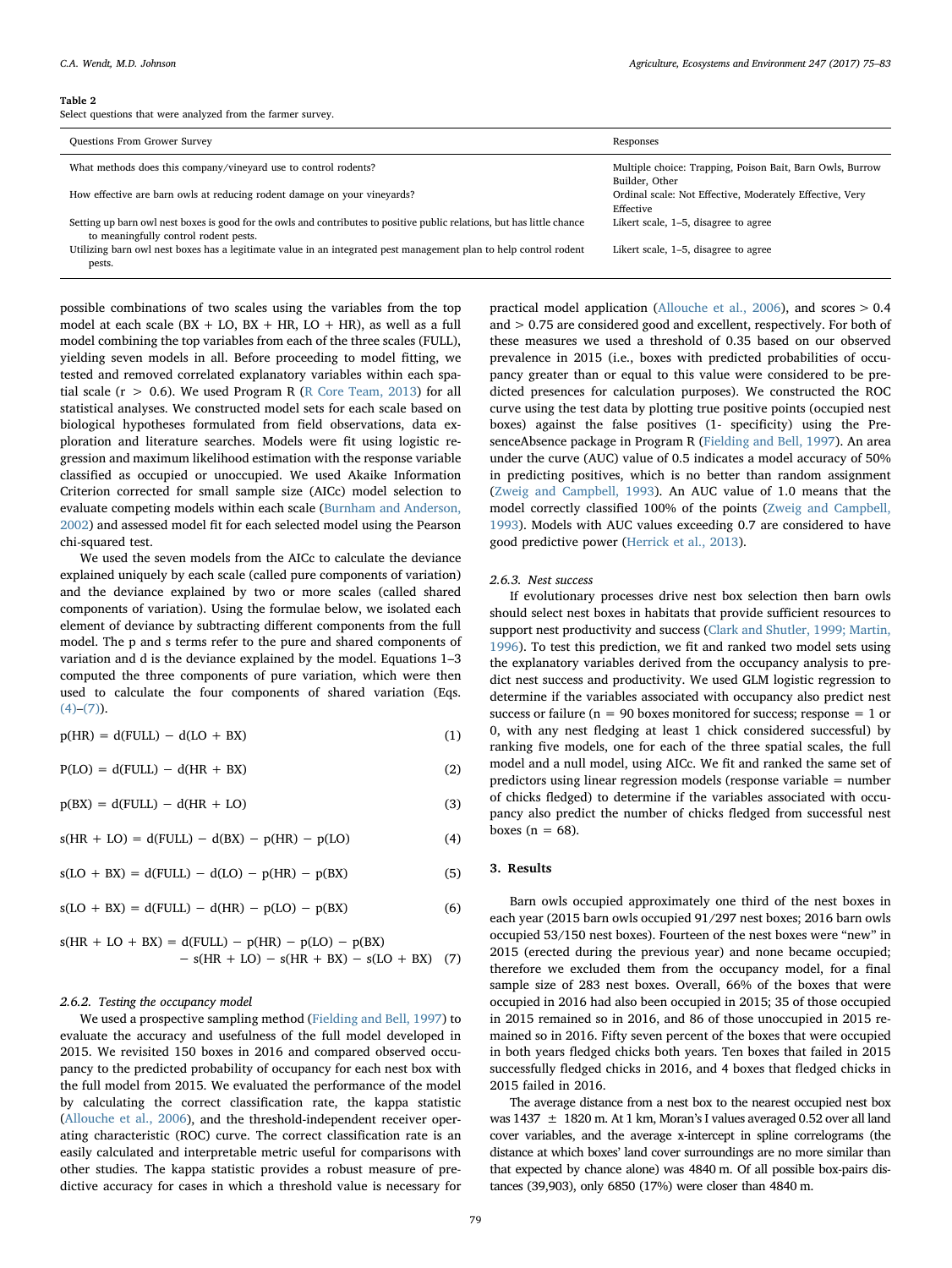#### <span id="page-5-0"></span>Table 3

The best models from the AICc model selection, for each spatial scale and combinations of spatial scales, and the percent deviance explained (% DE) of the seven logistic regression models used to explain barn owl nest box selection. Variable names are described in [Table 1](#page-2-0).

| Model                | Variables                                                                                                                  | AICc   | % DE |
|----------------------|----------------------------------------------------------------------------------------------------------------------------|--------|------|
| Full                 | $grass1 + mixed1 + oak1 + rip1 + cover\_crop + dist_build + dist\_tree + per\_gmarg + vin\_age + bx\_typ + entr\_dir + ht$ | 241.33 | 41   |
| Home range $+$ Local | $grass1 + mixed1 + oak1 + rip1 + cover\_crop + dist_build + dist\_tree + per\_gmarg + vin\_age$                            | 257.34 | 33   |
| Home range $+$ Box   | $grass1 + mixed1 + oak1 + rip1 + bx_type + entr-dir + ht$                                                                  | 232.6  | 40   |
| $Local + Box$        | $cover\_ crop + dist\_build + dist\_tree + per\_g marg + vin\_age + bx\_typ + entr\_dir + ht$                              | 305.26 | 20   |
| Home range           | $grass1 + mixed1 + oak1 + rip1$                                                                                            | 256.59 | 31   |
| Local                | cover crop + dist build + dist tree + per gmarg + vin age                                                                  | 330.26 | 10   |
| Box                  | $bx$ typ + entr dir + ht                                                                                                   | 315.73 | 15   |

#### 3.1. Nest box occupancy models

The full model from the AICc explained 41% of the variation in nest box occupancy [\(Table 3\)](#page-5-0). At the nest box scale, boxes were more likely to be occupied if they were constructed out of wood, facing north and positioned higher off the ground (max  $= 5.5$  m). At the local scale, the probability of nest box occupancy was positively associated with the percent of grassy margin within the 75 m plot, the presence of a cover crop on the vineyard, and the distance to trees near the nest box. Young vineyard was negatively correlated with occupancy at the local scale. At the home range scale, barn owls selected nest boxes surrounded by more hectares of grassland, riparian and mixed forest, and fewer hectares of oak scrub within 1 km of the box ([Table 4](#page-5-1)). Neither distance to the nearest nest box nor distance to the nearest occupied nest box were included in the top model from the AICc analysis. Likewise, latitude and longitude were not as competitive as the habitat variables, suggesting nest box occupancy was more strongly predicted by habitat than by associations in space caused by simple clumping or spatial autocorrelation.

The variance decomposition analysis examined the deviance explained uniquely by the predictors at the three spatial scales, relative to each other [\(Table 5\)](#page-5-2). Predictors at the home range scale contributed to the majority of the deviance explained in nest box selection (30% total including pure and shared components). The home range scale uniquely explained almost half (20% out of 42%) of the variation in box occupancy. Nest box scale variables explained 14% of the total variation (combining pure and shared components), and 7% uniquely. The pure components of variation from factors only at the nest box and home range scales explained  $65\%$  ((20% + 7%)/41%) of the total explained variation in nest box selection. The pure variation at the local scale did not contribute to the overall variation and the shared deviance explained with combinations including the local scale, were minimal (9%). Overall, cross- scale associations contributed much less to the percent deviance explained than factors at each individual scale.

#### <span id="page-5-1"></span>Table 4

Odds ratios and 95% confidence intervals for each variable in the full model, which includes predictors from the top model at each spatial scale (AICc =  $241.33$ , %DE = 41). Variables are ordered from most to least important. Only the significant categories were included for the categorical variables.

| Variable              | Odds Ratios | 95% CI          |
|-----------------------|-------------|-----------------|
| wood box              | 7.133       | (1.425, 64.107) |
| height                | 3.378       | (1.798, 6.605)  |
| facing north          | 1.541       | (0.683, 3.471)  |
| riparian (ha)         | 1.027       | (1.006, 1.051)  |
| grassland (ha)        | 1.017       | (1.011, 1.024)  |
| mixed forest (ha)     | 1.012       | (0.989, 1.032)  |
| dist. tree            | 1.001       | (0.997, 1.004)  |
| dist. building        | 1           | (0.998, 1.003)  |
| percent grassy margin | 0.999       | (0.959, 1.039)  |
| oak scrub (ha)        | 0.914       | (0.857, 0.963)  |
| facing west           | 0.872       | (0.253, 2.908)  |
| cover crop (yes)      | 0.814       | (0.256, 2.644)  |
| young vineyard        | 0.554       | (0.151, 0.833)  |

#### <span id="page-5-2"></span>Table 5

Variation in nest box locations explained by three scales of habitat predictors. Pure components of variation were attributed to factors at a single scale. Shared components of variation were explained by factors at multiple scales due to cross- scale correlations. We algebraically manipulated the deviance explained from seven logistic regression models to calculate the total deviance explained by each of these components.

| Isolated components of variation      | % total deviance explained |  |
|---------------------------------------|----------------------------|--|
| Pure (Box)                            | 7                          |  |
| Pure (Home range)                     | 20                         |  |
| Pure (Local)                          | $\Omega$                   |  |
| Shared (Local + Box)                  | 3                          |  |
| Shared (Home range $+$ Box)           | 3                          |  |
| Shared (Home range + Local)           | 5                          |  |
| Shared (Home range $+$ Box $+$ Local) | 3                          |  |

## 3.2. Testing the occupancy model

The occupancy model we developed in 2015 preformed well in 2016. With a threshold of 0.35, the correct classification rate was 0.813 and the kappa statistic was 0.59. The omission error rate (false negatives) was 8%, and the commission error rate (false positives) was 11%. The AUC of the ROC curve for the testing data (2016 occupancy results) was 0.86.

## 3.3. Nest success models

The same models used to predict nest box occupancy failed to accurately predict nest success or failure. Of the five GLM logistic regression models used to predict nest box success or failure, the null model had the lowest AICc value. Similarly, the null model from the five linear regression models used to predict the number of chicks fledged from successful boxes also had the lowest AICc value.

#### 3.4. Grower surveys

There were a total of 40 responses to the surveys, but not all participants answered every question. Eleven of the respondents participated in the nest box occupancy research. Most of the respondents (82%,  $n = 36$ ) installed barn owl nest boxes to suppress rodents, but all respondents supplemented barn owl boxes with additional rodent control methods such as rodenticide application or trapping. Overall, 93% of vineyard managers surveyed indicated that barn owls are moderately or very effective at reducing rodent pests on their vineyards ( $n = 33$ ). Significantly more respondents strongly agreed that erecting barn owls boxes can provide a viable method for rodent control as part of an integrated pest management plan as opposed to only providing value to barn owls and increasing public appeal, but not meaningfully controlling rodent pests ( $\chi^2$  = 31.52, df = 4, p < 0.001, [Fig. 2\)](#page-6-0).

# 4. Discussion

This study built upon the growing body of literature examining how wildlife uses agricultural habitats. We assessed barn owl habitat use in a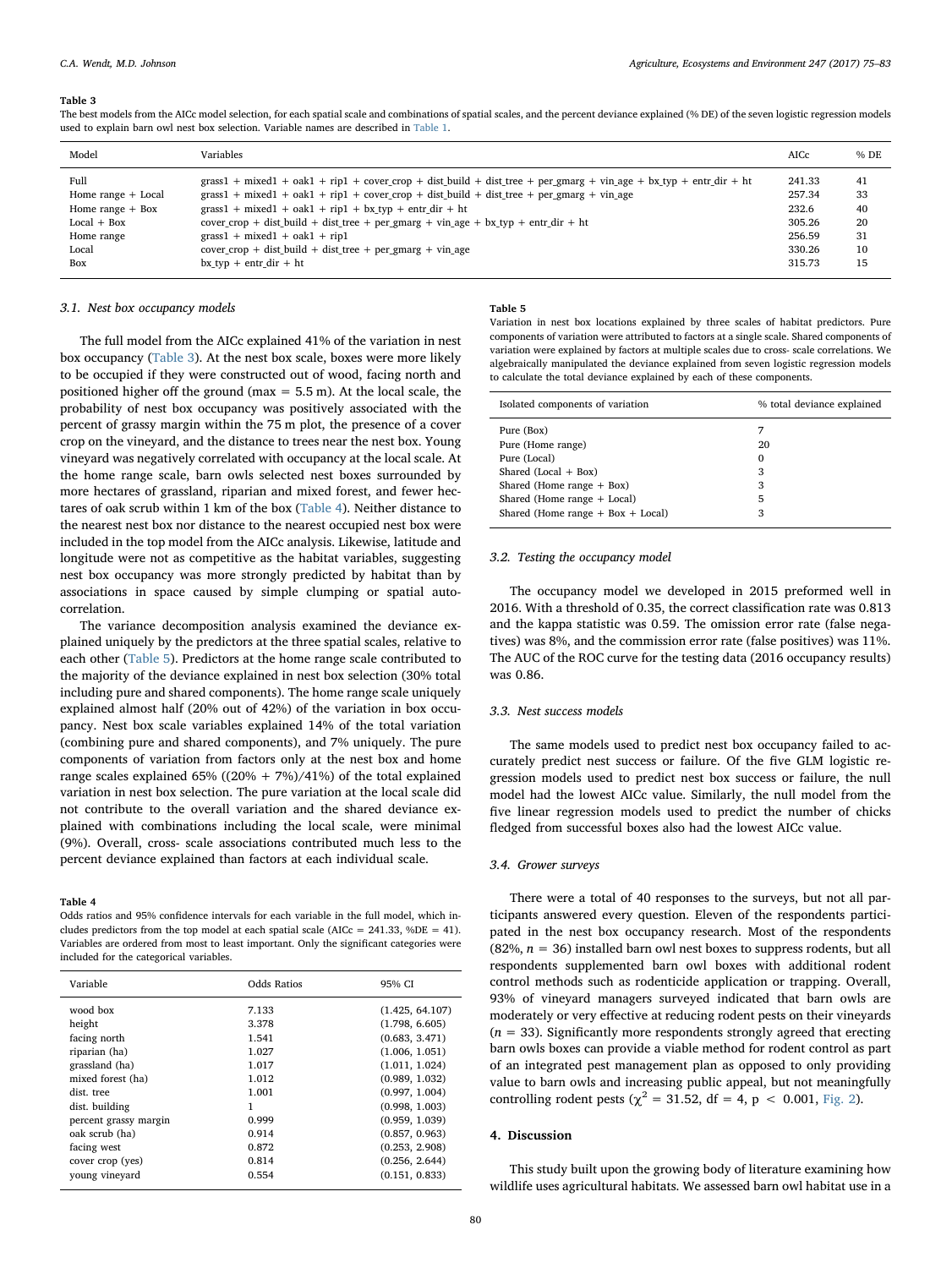<span id="page-6-0"></span>

vineyard ecosystem and the potential benefits to barn owls and farmers Barn owls selected artificial nest boxes based on landscape characteristics over fine scale local habitat variability surrounding the nest site. Specifically, they tended to occupy nest boxes with more hectares of grassland, mixed forest, and riparian habitat within 1 km. Nest box attributes introduce unique factors not shared with local and home range scale habitat. Specifically, in this system barn owls selected taller, wooden nest boxes that were facing north. The combined importance of these two spatial scales implies that well designed nest boxes must be placed in desirable coarse scale habitats to attract barn owls. The model was also a useful applied predictor that should be tested in other regions and agricultural crops suitable for barn owls.

The strong positive correlation between occupied nest boxes and the hectares of grassland habitat within the home range was not surprising as barn owls are frequently associated with open, grassy and agricultural habitats [\(Hindmarch et al., 2012a; Read and Allsop, 1995;](#page-8-41) [Taylor, 1994; Wingert, 2015](#page-8-41)). It is well established that declines in barn owl populations are linked with agricultural intensification and the loss of grassland habitat due to the expansion of cultivated land and urban development [\(Butler et al., 2015; Colvin, 1985; Hindmarch et al., 2014,](#page-7-17) [2012b; Taylor, 1994\)](#page-7-17). Growers erect nest boxes hoping that barn owls will hunt on their vineyards, yet occupancy is associated with grassy habitat adjacent to vineyards suggesting that future research should examine the extent to which barn owls nesting in vineyards actually forage for rodents on the vineyards versus surrounding natural habitats. Even if barn owls are not hunting directly in vineyards there may be positive spillover effects if they are reducing the overall abundance of rodents in grasslands adjacent to vineyards. It is estimated that one pair of barn owls and their chicks can consume over 3000 rodents a year ([Browning, 2014\)](#page-7-3).

Additionally, barn owls selected boxes based on nest box design and orientation, showing a strong selection for wooden boxes, which were seven times more likely to be occupied than plastic boxes [\(Table 4;](#page-5-1) 2 occupied of 51 plastic boxes vs. 89 occupied of 232 wooden boxes). Wood boxes are more similar to natural nesting cavities in trees than plastic nest boxes. Nest box orientation and construction have been correlated with thermoregulation in hot environments. Further research on how nest box orientation influences internal temperatures is warranted. Studies of American kestrels (Falco sparverius) nesting in artificial wooden boxes found that nest box design influenced the internal temperature, light levels and humidity of boxes, which in turn impacted chick survivorship ([Butler et al., 2009; Charter et al., 2010\)](#page-7-11). In regions

Fig. 2. Responses from the grower survey  $(n = 37)$ showing the results of two questions designed to gauge the value of barn owls as either a legitimate IPM tool or simply a public relations tool with no pest management applications. The distributions of responses were different between the questions  $(χ<sup>2</sup> = 31.52, df = 4, p < 0.001)$ . Respondents disproportionately agreed that barn owls have a legitimate value as an IPM tool in vineyards.

Setting up barn owl boxes contributes to positive public relations, but has little chance to control rodents

**Z** Utilizing barn owl nest boxes has a legitimate value in an integrated pest management plan to help control rodent pests

> with different climates (e.g., the hotter Central Valley of California), variation in internal temperature due to box construction may render some box materials more favorable than others. An examination next box age, as well as nest site fidelity for successful and non-successful individuals, would enhance out understanding of nest box preference.

## 4.1. Nest success

Approximately 75% of the occupied nest boxes in this study successfully fledged young each year. This is comparable to studies in other regions, for example [Gubanyi et al. \(1992\)](#page-8-42) had a 75% success rate in nest boxes placed in mixed agriculture in Nebraska and Browning (unpublished data) had a 72% success rate in central California vineyards.

Nest survival and reproductive success are products of nest site choice and result in evolutionary selection pressures for nest-site preferences [\(Clark and Shutler, 1999; Kolbe and Janzen, 2002; Martin,](#page-7-16) [1998\)](#page-7-16). Variation in habitat, predation and food resources surrounding nest sites produce variation in nest success, allowing for fitness consequences based on nest choice ([Martin, 1995](#page-8-43)). If this variation is persistent and perceptible by birds, then natural selection should operate such that the predictors of nest-site occupancy also correlate with nest success [\(Clark and Shutler, 1999](#page-7-16)). The predictors of nest box occupancy in this study did not correlate with nest success or the number of chicks fledged in successful boxes.

Studies on barn owls in other regions (e.g. United Kingdom and British Columbia, Canada) have found similar disconnects between the habitat surrounding nest sites and nest success [\(Bond et al., 2005;](#page-7-18) [Hindmarch et al., 2012b\)](#page-7-18) Here we provide a few explanations for the misalignment in this study. We evaluated nest success during a single season and patterns may not emerge in short-term nest selection like they would over long-term selection [\(Clark and Shutler, 1999\)](#page-7-16). An alternative approach would be to measure reproductive success throughout a full year, as barn owls can potentially breed multiple times a year in California. This disconnect is be especially true in stochastic environments such as agricultural systems where prey availability may oscillate more dramatically than in natural environments ([Colvin, 1985; Martin et al., 2010](#page-7-12)). Barn owls may be unable to predict constantly changing vineyard conditions caused by seasonal mowing, tilling and artificial watering that impact the movement and availability of prey. An abundance of rodents early in the season, when barn owls are choosing nest boxes, may prompt farmers to apply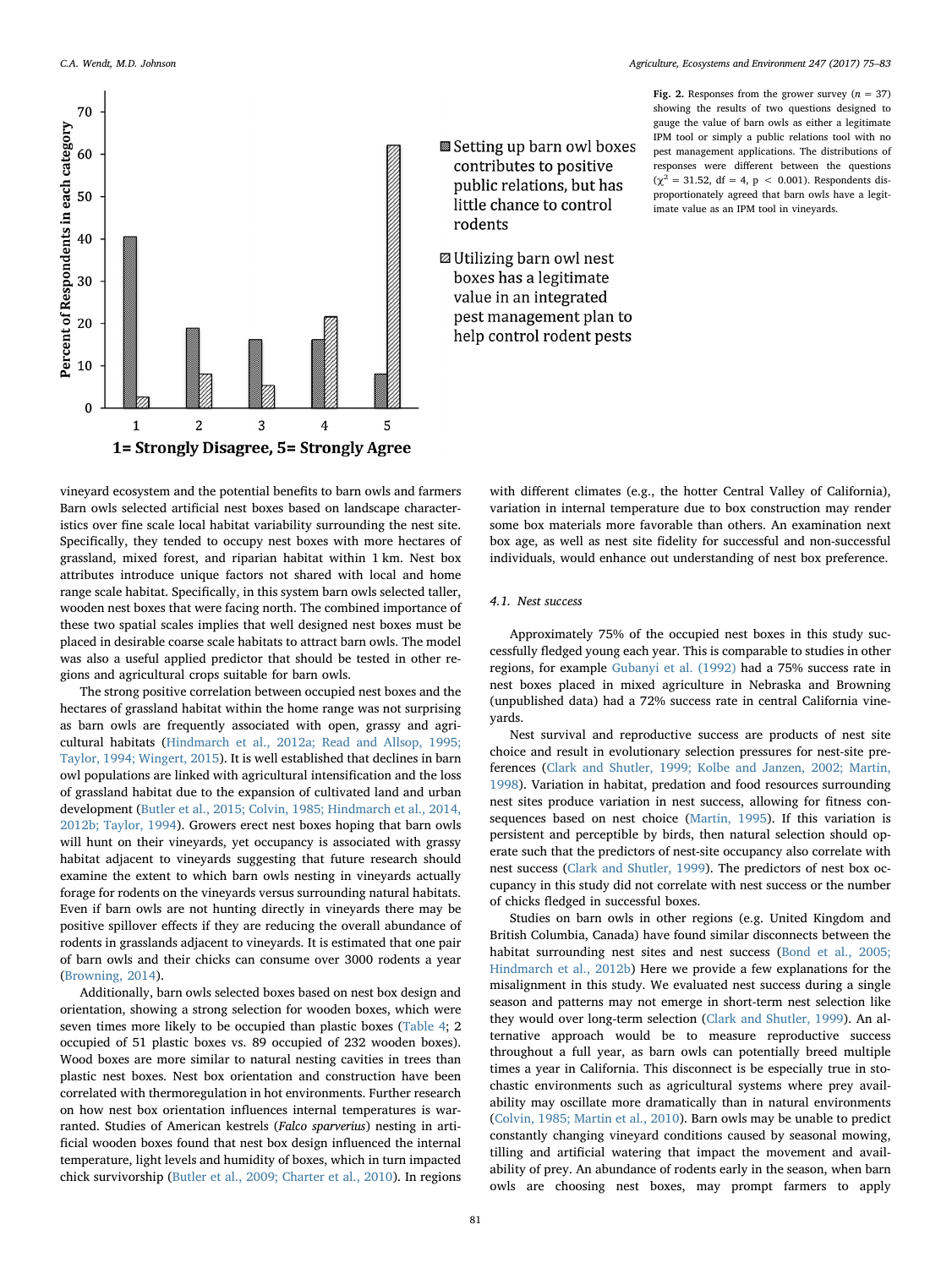rodenticides, depleting the food resource when it is most needed, causing barn owl nests to fail or fewer chicks to fledge. Future research should examine the direct and indirect impact of rodenticides on owls, and demographic work should determine whether nest boxes in vineyards may, in some cases, operate as ecological traps (i.e., selected habitat sinks; [Battin, 2004; Klein et al., 2007](#page-7-8)).

Annual climactic variation impacts nest success and selection in the short term, but may not be indicative of long-term trends. California was experiencing an exceptional drought in 2015 and had been in a moderate to severe drought since 2012 [\(State of California, 2015\)](#page-8-44) which causes annual fluctuations in rodent populations [\(Bradley et al.,](#page-7-19) [2006\)](#page-7-19). Barn owls populations decline when rodents decline ([Taylor,](#page-8-14) [1994; Widen, 1994](#page-8-14)), thus analyzing a single season of nest success data during a drought year may be insufficient for understanding the relationship between nest selection and nest success.

Additionally, nest boxes were usually placed in a way that was convenient for the farmer and farming equipment, often without taking local or landscape scale factors into account. Artificial nest boxes attract owls with limited natural nest sites, and nesting in boxes may influence biological processes such as clutch size, hatching rates, fledgling success, disease vectors and predation rates ([Johnson, 1994; Lambrechts](#page-8-16) [et al., 2012\)](#page-8-16), differently than natural nest sites, thus potentially masking natural patterns related to habitat quality [\(Bock and Jones,](#page-7-9) [2004\)](#page-7-9).

#### 4.2. Grower surveys

Responses from grower surveys indicate that there is strong support for barn owl nest boxes in Napa Valley. The growers we surveyed primarily deployed boxes to exploit the possible IPM benefits barn owls may provide by removing rodent pests, over the benefits to the owls themselves and/or positive public relations. Our exploratory surveys did not distinguish between or measure the relative strength of non-IPM benefits, which may be a fruitful line for future research to better understand farmer motivations for the use of barn owl nest boxes. This may not hold true with farmers in other regions, or for other crops. Most farmers in the survey indicated that barn owls are moderately or very effective at reducing rodent pests in vineyards, even though ecologists are still seeking evidence to support this claim ([Kross et al.,](#page-8-3) [2016; Marsh, 1998; Van Vuren et al., 1998](#page-8-3)). However, even though the majority of respondents use barn owl nest boxes they also indicated that they use additional rodent control methods, suggesting that barn owls alone are not sufficient at reducing rodent pests to an acceptable level. Even if barn owls do not eradicate rodents outright they may reduce populations to a manageable level [\(Van Vuren et al., 1998\)](#page-8-45) and make other rodent suppression methods more effective. For example, attracting barn owls may reduce the trapping effort needed on vineyards experiencing a rodent outbreak, and therefore reduce costs.

#### 5. Conclusion

This study examined the habitat factors associated with barn owl nest box selection on vineyards in Napa County and highlighted the importance of exploring complex ecological systems at multiple spatial scales. In this study individual spatial scales, especially the landscape scale, influenced nest box selection more than the interactions between spatial scales. There needs to be more research on the effectiveness of barn owls at reducing rodent pests; however deploying appropriately designed nest boxes within suitable landscapes may increase the potential for pest removal services. Although vineyard owners do not have control over where established vineyards are located on a landscape scale, they do have control over the nest box design and placement at a local scale, which may improve occupancy rates and therefore increase biological control of rodents. Although the short duration of this study did not show patterns of adaptive nest site selection, providing nest boxes when natural nest sites are limited may benefit barn owl

populations in Napa. If the majority of farmers install nest boxes primarily for the biological control of rodents and barn owls are dependent on grasslands surrounding vineyards, there may be an incentive to conserve rapidly disappearing grassland habitat in Napa valley. A growing consumer demand for sustainability produced luxury goods may also lead to financial benefits to vineyard owners who attract barn owls and conserve natural landscapes.

## Acknowledgements

We would like to thank the following field technicians: Breane Allison, John Zapanata, Jessie Roughgarden, Matt Berman, Mark Sampson, and Maxine Mota. Xeronimo Castañeda helped monitor nest boxes in 2016 and gave valuable feedback during analysis and writing. Anthony Desch designed the monitoring equipment. Thank you to all the participating wineries and vineyards. This research was supported by: Trione Graduate Scholarship, CSU ARI (grant # 15-06-005), Sequoia Park Zoo, Marin Rod and Gun Club Scholarship, and the Rotary Club of Eureka. None of the funding sources were involved with designing or conducting this research. This research was approved by the Humboldt State University Institutional Review Board (IRB# 14-140) and the Institutional Animal Care and Use Committee (IACUC # 13/ 14.W.108, 16 Dec. 2014).

### References

- <span id="page-7-15"></span>[Allouche, O., Tsoar, A., Kadmon, R., 2006. Assessing the accuracy of species distribution](http://refhub.elsevier.com/S0167-8809(17)30266-9/sbref0005) [models: prevalence, kappa and the true skill statistic \(TSS\): assessing the accuracy of](http://refhub.elsevier.com/S0167-8809(17)30266-9/sbref0005) [distribution models. J. Appl. Ecol. 43, 1223](http://refhub.elsevier.com/S0167-8809(17)30266-9/sbref0005)–1232.
- <span id="page-7-5"></span>Askham, L.R., 1990. Effect of artifi[cial perches and nests in attracting raptors to orchards.](http://refhub.elsevier.com/S0167-8809(17)30266-9/sbref0010) [Proc. Fourteenth Vertebr. Pest Conf. 1990 Paper 2](http://refhub.elsevier.com/S0167-8809(17)30266-9/sbref0010).
- <span id="page-7-8"></span>[Battin, J., 2004. When good animals love bad habitats: ecological traps and the con](http://refhub.elsevier.com/S0167-8809(17)30266-9/sbref0015)[servation of animal populations. Conserv. Biol. 18, 1482](http://refhub.elsevier.com/S0167-8809(17)30266-9/sbref0015)–1491.
- <span id="page-7-9"></span>[Bock, C.E., Jones, Z.F., 2004. Avian habitat evaluation: should counting birds count?](http://refhub.elsevier.com/S0167-8809(17)30266-9/sbref0020) [Front. Ecol. Environ. 2, 403.](http://refhub.elsevier.com/S0167-8809(17)30266-9/sbref0020)
- <span id="page-7-18"></span>Bond, G., Burnside, N.G., Metcalfe, D.J., Scott, D.M., Blamire, J., 2005. The effects of land-use and landscape structure on barn owl (Tyto alba) breeding success in southern England, U.K. Landsc. Ecol. 20, 555–566. [http://dx.doi.org/10.1007/](http://dx.doi.org/10.1007/s10980-004-5037-7) [s10980-004-5037-7.](http://dx.doi.org/10.1007/s10980-004-5037-7)
- <span id="page-7-1"></span>[Bottrell, D.R., 1979. Integrated Pest Management. United States Government Printing](http://refhub.elsevier.com/S0167-8809(17)30266-9/sbref0030) Offi[ce, Washington.](http://refhub.elsevier.com/S0167-8809(17)30266-9/sbref0030)
- <span id="page-7-19"></span>[Bradley, R.D., Hanson, J.D., Amman, B.R., Baxter, B.D., Carroll, D.S., Durish, N.D.,](http://refhub.elsevier.com/S0167-8809(17)30266-9/sbref0035) [Haynie, M.L., Kageyama, M., Longhofer, L.K., Mendez-Harclerode, F.M., Reeder, S.A.,](http://refhub.elsevier.com/S0167-8809(17)30266-9/sbref0035) [Suchecki, J.R., Ruthven, D.C., Cajimat, M.N.B., Milazzo, C., Milazzo, M.L., Fulhorst,](http://refhub.elsevier.com/S0167-8809(17)30266-9/sbref0035) [C.F., 2006. Rapid recovery of rodent populations following severe drought.](http://refhub.elsevier.com/S0167-8809(17)30266-9/sbref0035) [Southwest. Nat. 51, 87](http://refhub.elsevier.com/S0167-8809(17)30266-9/sbref0035)–93.
- <span id="page-7-3"></span>Browning, M., 2014. Barn Owl Box Company [WWW Document]. Barn Owl Box Co. URL http://www.barnowlbox.com (Accessed 20 October 2014).
- <span id="page-7-14"></span>[Burnham, K.P., Anderson, D.R., 2002. Model Selection and Multimodel Inference: a](http://refhub.elsevier.com/S0167-8809(17)30266-9/sbref0045) [Practical Information-theoretic Approach, second edition. Springer, New York, New](http://refhub.elsevier.com/S0167-8809(17)30266-9/sbref0045) [York, USA.](http://refhub.elsevier.com/S0167-8809(17)30266-9/sbref0045)
- <span id="page-7-11"></span>[Butler, M.W., Whitman, B.A., Dufty Jr., A.M., 2009. Nest box temperature and hatching](http://refhub.elsevier.com/S0167-8809(17)30266-9/sbref0050) [success of American kestrels varies with nest box orientation. Wilson J. Ornithol. 121,](http://refhub.elsevier.com/S0167-8809(17)30266-9/sbref0050) 778–[782](http://refhub.elsevier.com/S0167-8809(17)30266-9/sbref0050).
- <span id="page-7-17"></span>[Butler, R.W., Couturier, A., Jenkins, E., McKenzie, C., 2015. New Westminster breeding](http://refhub.elsevier.com/S0167-8809(17)30266-9/sbref0055) bird atlas 2012–[13. Br. Columbia Birds 25](http://refhub.elsevier.com/S0167-8809(17)30266-9/sbref0055).
- <span id="page-7-6"></span>Byron, J., 2008. Research news: Nest boxes can attract wildlife to vineyards [WWW Document]. Calif. Agric. Online. URL http://californiaagriculture.ucanr.org/land-
- <span id="page-7-10"></span>ingpage.cfm?articleid=ca.v062n04p131 & fulltext=yes (Accessed 20 October 2014). [Carlisle, E.A., Steenwerth, K.L., Smart, D.R., 2006. E](http://refhub.elsevier.com/S0167-8809(17)30266-9/sbref0065)ffects of land use on soil respiration. [J. Environ. Qual. 35, 1396.](http://refhub.elsevier.com/S0167-8809(17)30266-9/sbref0065)
- <span id="page-7-2"></span>[Charlton, D., Taylor, J.E., Fuller, K.B., Alston, J., Xiong, B., Matthews, W., Sumner, D.A.,](http://refhub.elsevier.com/S0167-8809(17)30266-9/sbref0070) [2013. ARE update. Agric. Resour. Econ. 16 \(4\) Update 16.](http://refhub.elsevier.com/S0167-8809(17)30266-9/sbref0070)
- <span id="page-7-7"></span>[Charter, M., Meyrom, K., Leshem, Y., Aviel, S., Izhaki, I., Motro, Y., 2010. Does nest box](http://refhub.elsevier.com/S0167-8809(17)30266-9/sbref0075) location and orientation aff[ect occupation rate and breeding success of barn owls](http://refhub.elsevier.com/S0167-8809(17)30266-9/sbref0075) [Tyto alba in a semi-arid environment? Acta Ornithol. 45, 115](http://refhub.elsevier.com/S0167-8809(17)30266-9/sbref0075)–119.
- <span id="page-7-16"></span>[Clark, R.G., Shutler, D., 1999. Avian habitat selection: pattern from process in nest-site](http://refhub.elsevier.com/S0167-8809(17)30266-9/sbref0080) [use by ducks? Ecology 80, 272.](http://refhub.elsevier.com/S0167-8809(17)30266-9/sbref0080)
- <span id="page-7-0"></span>[Coeurdassier, M., Riols, R., Decors, A., Mionnet, A., David, F., Quintaine, T., Truchetet,](http://refhub.elsevier.com/S0167-8809(17)30266-9/sbref0085) D., Scheifl[er, R., Giraudoux, P., 2014. Unintentional wildlife poisoning and proposals](http://refhub.elsevier.com/S0167-8809(17)30266-9/sbref0085) [for sustainable management of rodents: sustainable management of rodents. Conserv.](http://refhub.elsevier.com/S0167-8809(17)30266-9/sbref0085) [Biol. 28, 315](http://refhub.elsevier.com/S0167-8809(17)30266-9/sbref0085)–321.
- <span id="page-7-12"></span>[Colvin, B.A., 1985. Common Barn-Owl population decline in Ohio and the relationship to](http://refhub.elsevier.com/S0167-8809(17)30266-9/sbref0090) [agricultural trends. J. Field Ornithol. 224](http://refhub.elsevier.com/S0167-8809(17)30266-9/sbref0090)–235.
- <span id="page-7-13"></span>CropScape, 2014. USDA National Agricultural Statistics Service Cropland Data Layer [WWW Document]. URL https://nassgeodata.gmu.edu/CropScape/.
- <span id="page-7-4"></span>[Duckett, J.E., 1976. Owls as major predators of rats in oil palm estates with particular](http://refhub.elsevier.com/S0167-8809(17)30266-9/sbref0100) [reference to the barn owl \(Tyto alba\). Plant. Malays. 52, 4](http://refhub.elsevier.com/S0167-8809(17)30266-9/sbref0100)–15.